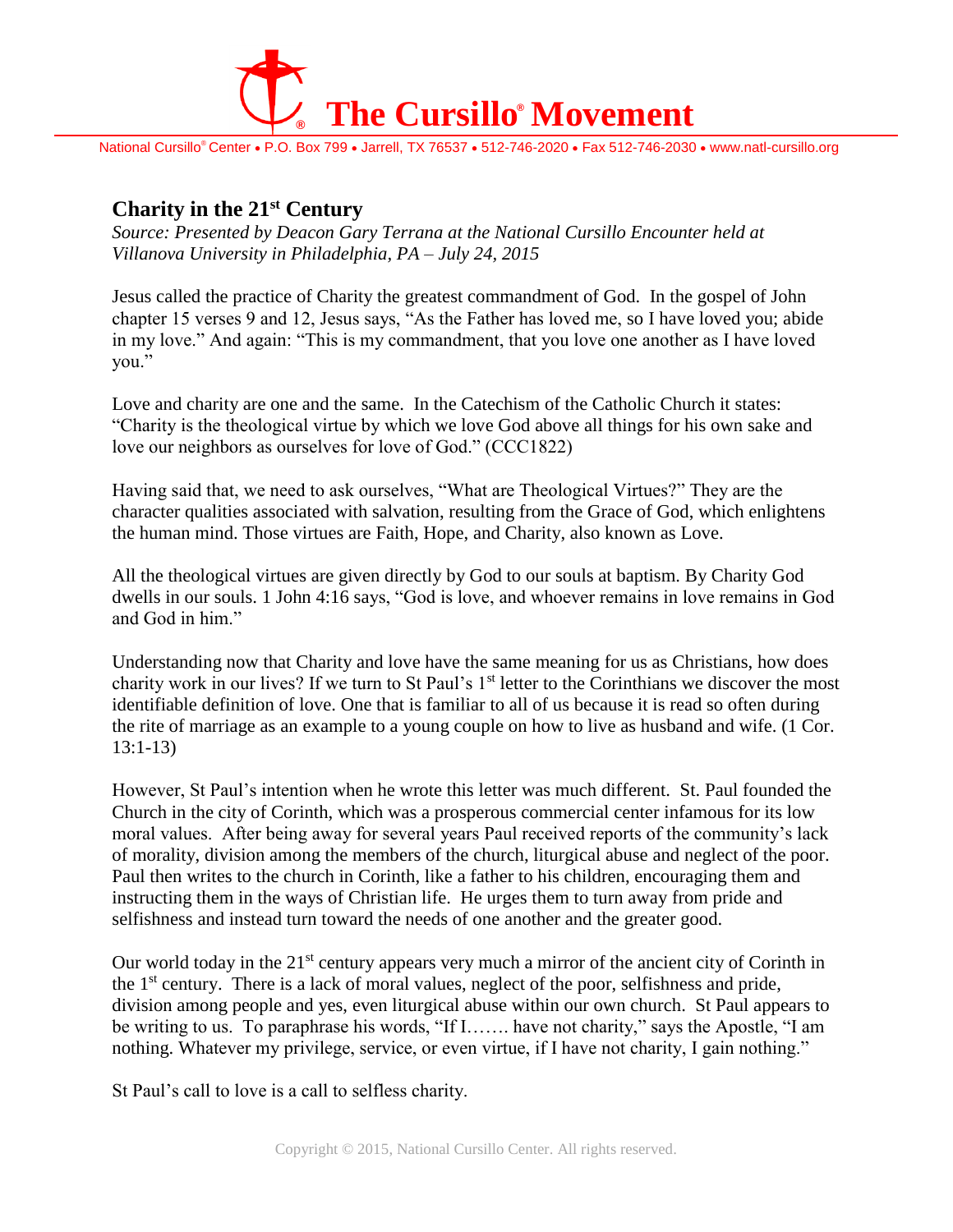Our Holy Father, Pope Francis, today calls us to the same selfless charity. In a homily last July at his residence, the Pope reflected on the essential role of charity in the life of every Christian. He said, "Christianity is not a repository of formal observances for the people who put on a hypocritical good appearance to conceal their hearts empty of any charity. Christianity is showing the flesh of Jesus who bends down without shame in front of whoever is suffering."

The Pope also reminds us that true charity means breaking the chains of evil, freeing the oppressed, sharing our bread with the hungry, opening our houses to the homeless and clothing the naked. He stated, "This is the charity or fasting that our Lord wants! Charity that is concerned about the life of our brother, that is not ashamed. This is the mystery of the Body and Blood of Christ. It means sharing our bread with the hungry, taking care of the sick, the elderly, those who can't give us anything in return: this is not being ashamed of the flesh! "

And then the Holy Father ended his homily with a question: "Am I capable of giving a caress or a hug to the sick, the elderly, the children, or have I lost sight of the meaning of a caress?" Don't be ashamed of the flesh of our brother, it's our flesh! We will be judged by the way we behave towards this brother, this sister."

It is fair to say that our Holy Father truly understands what Christian charity is about and wishes only to share his understanding with all of mankind.

Charity has such a high place of honor because it is the bond between God and man. It is superior to all the virtues. It is the first of all the virtues, because charity unites us intimately to God and our neighbor. It is true love which goes deeper then feeling good about someone or something. And true love means that we want only what is really good for the other person. To love God means that we want to please Him by doing good. To love our neighbors means that we want good things for them.

For us as Cursillistas, the Group Reunion is a key to charity because friendship helps us to love, by inviting our friends to come and see how Christ is present in our lives. Friendship within our group reunion helps us to grow in friendship with God who is the source of our piety, study and action. Enabling us to be charitable to others with the love of Christ.

Charity is concerned with the person. Matthew 25:40, "Amen, I say to you, whatever you did for one of these least brothers of mine, you did for me."

Cursillo is also concerned with the person. Our founder, Eduardo Bonin spoke of the specific qualities of the leader being natural and supernatural. Within the supernatural qualities he speaks of charity saying, "for a Christian, this life is nothing more than a series of oppositions to sanctity, and charity is a definite assignment. Charity, which is love, lives on in a detailed accounting." Eduardo continued, "to put these qualities into practice one needs not only theoretical knowledge, but, principally, acquired habit, diligent training, so that when the occasion arises they may put it into action easily and spontaneously."

It is authentic and true charity, which is needed in order to win the heart of the other person. If we do not win the heart first, we win nothing.